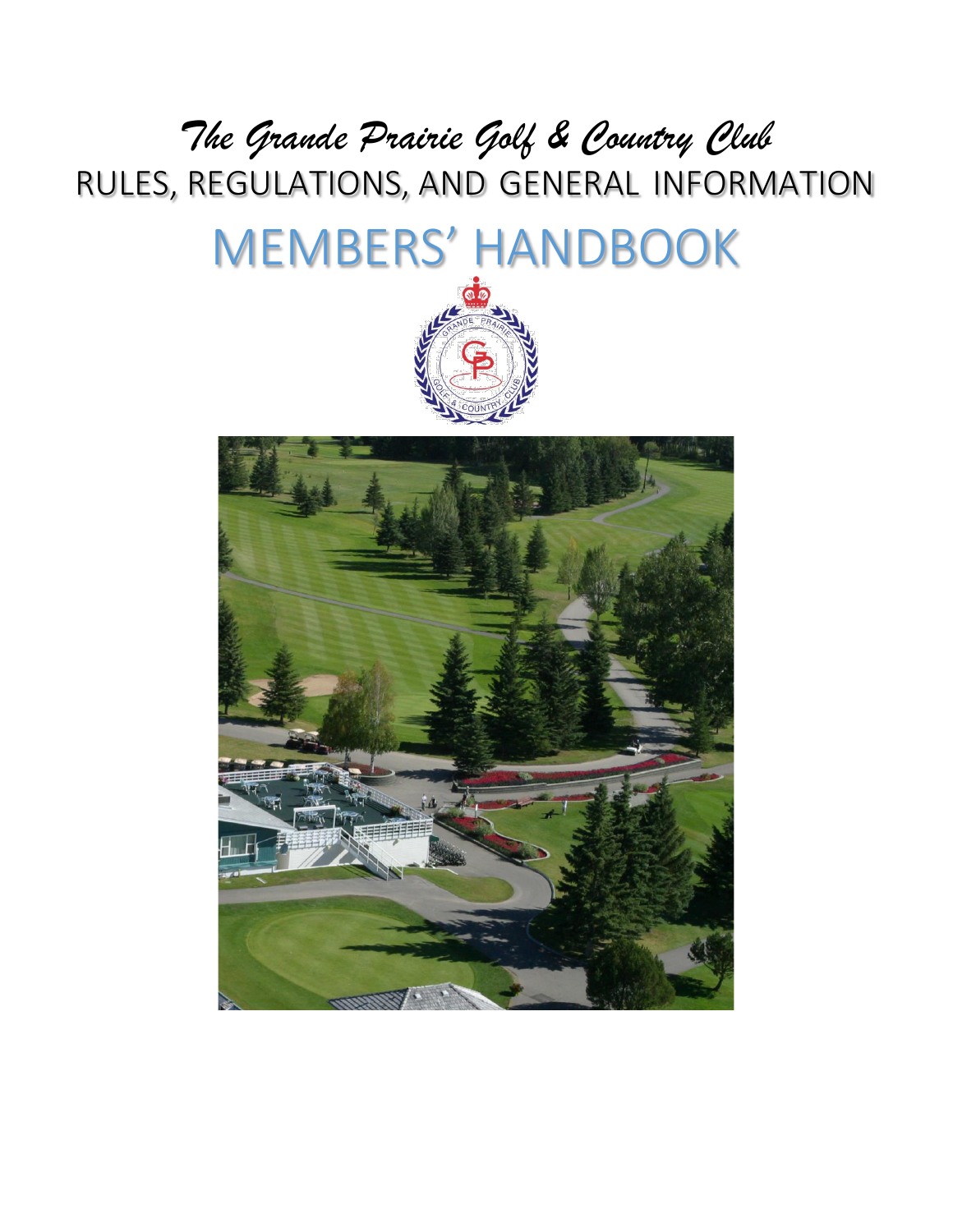## Grande Prairie Golf & Country Club Rules, Regulations and General Information

The Grande Prairie Golf & Country Club has been established to promote the game of golf, recreation, and social activities. The following rules and regulations have been adopted to ensure a high standard of conduct for members and staff. All golfers are expected to understand and adhere to the rules and regulations as listed below to create a positive atmosphere for all.

## Contents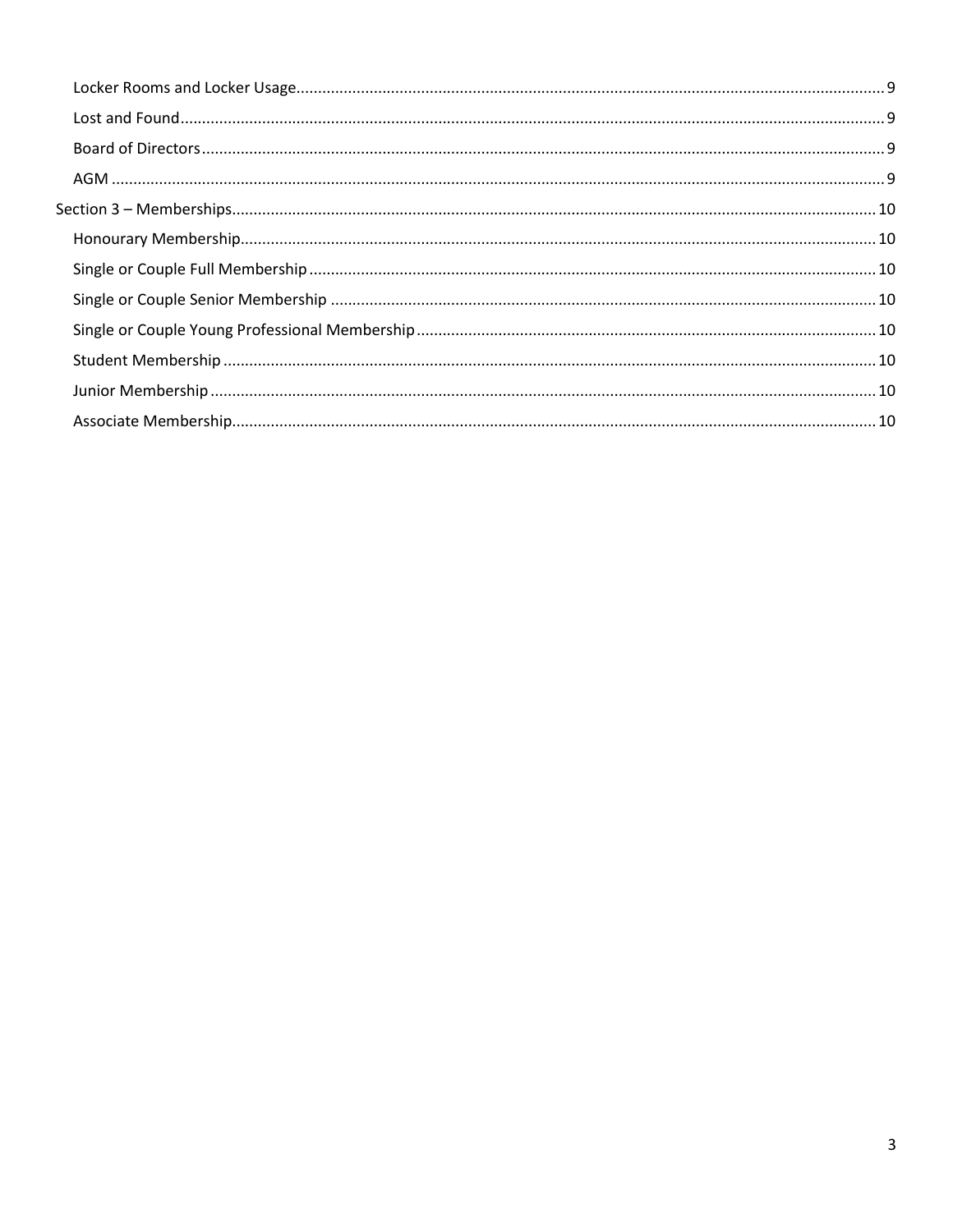# <span id="page-3-0"></span>Section 1 – Rules & Regulations

## <span id="page-3-1"></span>[Hours of Operation](#page-3-1)

- During the golf season, the course is open from dawn to dusk each day. The golf shop (in conjunction with the Superintendent) has full authority as to when the golf course is open and closed for play.
- The golf shop and clubhouse will be open a minimum of 30 minutes prior to the first tee time.

#### <span id="page-3-2"></span>Dress Code [\(course, practice area\)](#page-3-2)

- The course encourages men to wear shirts with collars, sleeves are mandatory. Women's tops must have a form of shoulder strap. Pants and shorts for both men and women should be tailored, and conform to activewear, jeans are welcome. Please no jogging pants or obscenely lettered clothing.
- Acceptable footwear includes soft spiked golf shoes or rubber soled sport shoes.

#### <span id="page-3-3"></span>[Tee time booking \(tee time cancellations, registration, start times\)](#page-3-3)

- Full Members can book tee times 5 days in advance online, or 4 days in advance by phone. Senior Members can book 5 days in advance online, or 4 days in advance by phone. Associate Members can book 4 days in advance online, or 3 days in advance by phone. Public players may book 3 days in advance online or 2 days in advance by phone. Names of all players are required at the time of booking. In the event that a player in your group is unable to make the tee time, the player must be removed from the tee time by contacting the golf shop.
- Tee times not cancelled within 24 hours will be deemed NO SHOW.
	- $\circ$  1<sup>st</sup> occurrence verbal warning
	- o 2<sup>nd</sup> occurrence written warning
	- $\circ$  3<sup>rd</sup> occurrence \$25 per person or \$100 per foursome will be billed to the person booking the tee time
	- $\circ$  4<sup>th</sup> occurrence booking privileges may be suspended and reviewed in two weeks
- All players are asked to register in the golf shop 15 minutes prior to their tee time. Failure to do so may result in you being bumped to the next available tee time.
- GPGCC has the authority to manage starting in any manner that will expedite orderly and enjoyable golf.
- The starting point for all play is the number one tee, unless otherwise stated.
- The maximum number of players in a group is at the discretion of the Golf Shop (One tee time per hour can be a five-some is playing apace.)
- The golf shop has the right to combine twosomes, threesomes and singles in order to maximize a tee time.
- Should a single golfer, twosome or threesome wish to not have golfers added to their tee time, then they must book and pay for a foursome, regardless of how many golfers actually play in the group.
- Each golfer must play with a bag and set of clubs. Bags and clubs are available for rent in the golf shop.

## <span id="page-3-4"></span>[Pace of Play](#page-3-4)

- 18 holes to be completed in 4 hours and 20 minutes. This should be the normal pace for a group of four.
- You may not hold up play when making purchases from the beverage cart and half way kiosk.

#### <span id="page-3-5"></span>**[Etiquette](#page-3-5)**

- Etiquette would suggest that the group in front of you is no more than one shot ahead. To maintain etiquette, it is recommended that you walk faster, be better prepared as you approach your turn, or pick up your ball to catch up. If these suggestions do not work, please invite the group playing behind you to play through.
- Music on the course is welcome at a volume for your own personal enjoyment.
- Good sportsmanship must be exhibited at all times.
- Players are reminded to take great care to repair all ball marks on greens, rake bunkers and replace divots.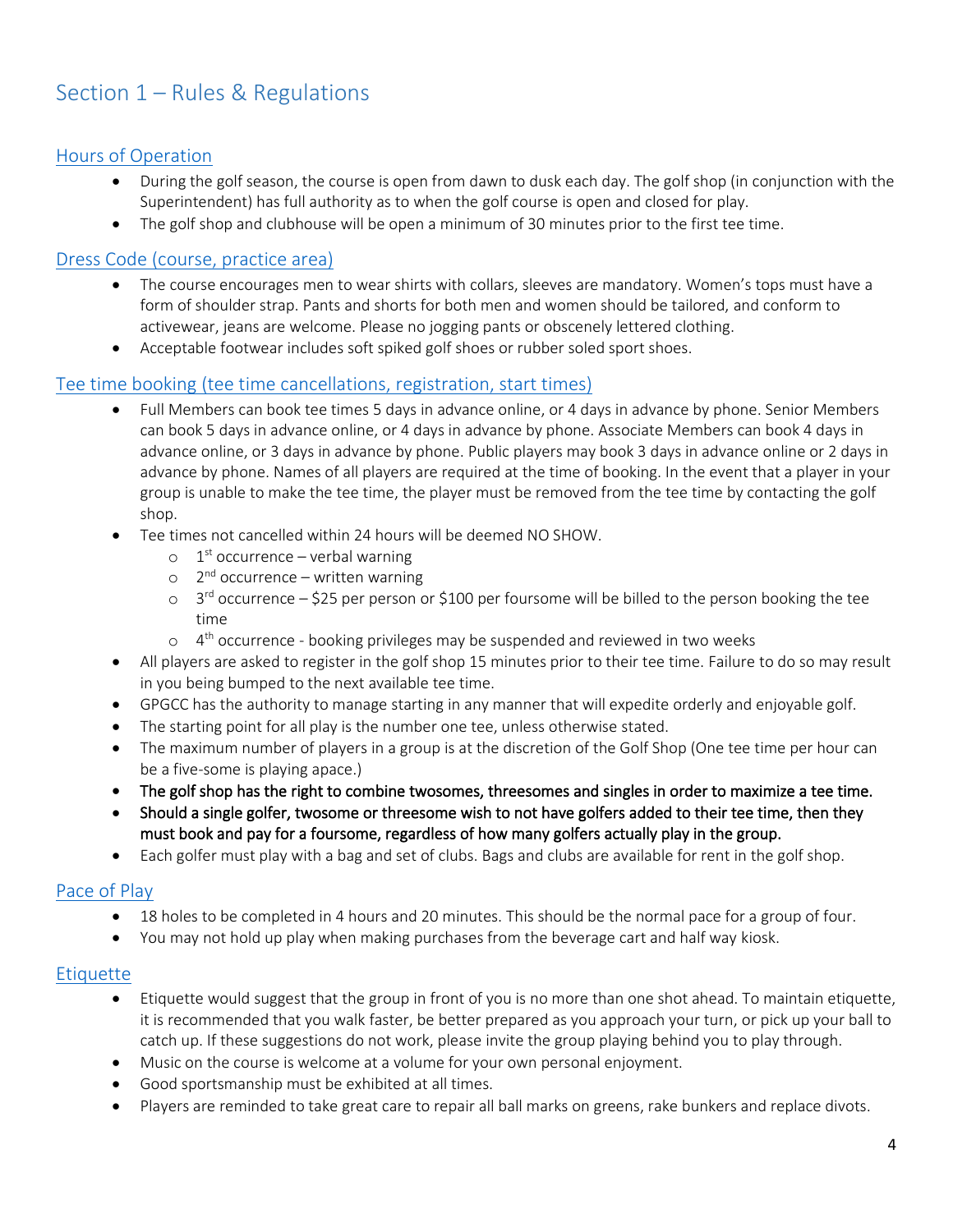• GPGCC rules are governed by Golf Canada, local rules are in effect.

## <span id="page-4-0"></span>[Rain Check Policy](#page-4-0)

- In the event of poor weather, we are happy to provide guests with rain checks. A rain check will include holes not played and may be used towards your next golf outing. Rain checks for discounted round rates shall be prorated.
- Course management will use their discretion to determine if conditions warrant a rain check.
- If a group begins with obvious rain within the hour, rain checks will not be issued, unless lightning is present.

## <span id="page-4-1"></span>[Power carts](#page-4-1)

- Members may purchase annual power cart passes and in doing so, take responsibility for any damage which may occur while in their possession.
- A valid driver's license must be provided to operate a power car.
- Cars are not to be used by more than two passengers. Only two golf bags are permitted on a car, at any time. Golf cars should be shared whenever possible.
- Power carts may be rented on a per round basis. The driver assumes all responsibility for all damages.
- While on the golf course, all power carts are to remain on the car paths, except when otherwise posted. Directional signs and car rules must be followed.
- When power carts are permitted to leave the car path i.e. 90-degree rule in effect, power carts must stay within the tree lines of the golf course, stay off mounds, remain 30 yards back from all greens, and 5 yards back from all tee boxes and sand traps.
- Blue medical flags are available for those playing who are limited for medical reasons. Cars with blue flags must adhere to the latter rules of car usage.
- Trail fees are available for private power carts at a cost of \$20 per day annual fees are also available
- Golf boards are permitted on the course, a trail fee is applicable.
- Cars must be returned to the staging in front of the golf course after use.
- Any person found to be abusing the power cart rules will have their privileges immediately revoked.
- Power carts must be returned to the Golf Shop no later than sunset each evening. This is a safety consideration.

## <span id="page-4-2"></span>Practice Facilities (driving range, [short game area, practice greens\)](#page-4-2)

- Practice range balls are included in your individual membership fee and are complimentary with the purchase of a green fee.
- Members may not take practice range balls for nonpaying guests. In the event that a member is providing nonpaying guests with free range balls, said members practice area privileges will be reviewed.
- Practice range balls used at practice areas must be gathered and returned to the collection area.
- The driving range will be open 30 minutes prior to the first tee time, except for scheduled maintenance.
- Hit from designated areas only.
- No pitching on or around the practice green. Putting and chipping only; no divots please!
- The driving range will be closed periodically to allow staff to do a clean pick.
- Scheduled maintenance will be done Monday mornings.

## <span id="page-4-3"></span>[Pull Carts](#page-4-3)

- Pull carts are provided as part of the membership fee as well as in the green fee.
- Pull carts must not be brought onto the teeing areas, greens, or aprons.
- Pull carts are to be returned to the storage area after use.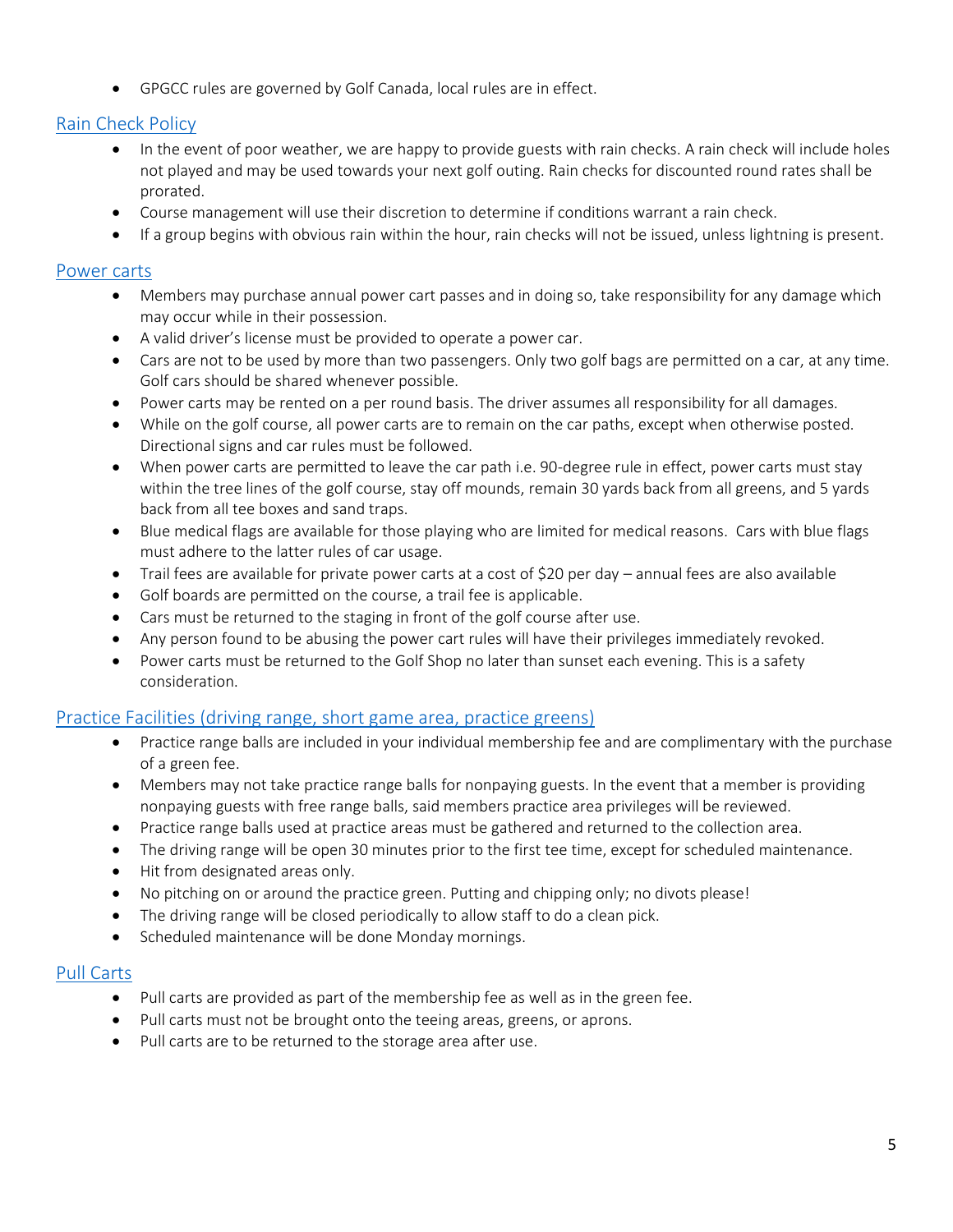## <span id="page-5-0"></span>[Turf Care and Maintenance Crew](#page-5-0)

Any play outside of set tee times **must** give right of way to all turf care equipment and staff. Please be considerate of maintenance crews as they prepare the golf course and treat them as though they are a group in front of you.

## <span id="page-5-1"></span>Employee [and Player](#page-5-1) Relations

- All GPGCC employees and guests will be treated with respect and courtesy.
- GPGCC does not condone or tolerate harassment of any kind. Harassment includes any conduct, comment, gesture or contact that is likely to cause offense, humiliation or that is known or ought reasonably to be known to be unwelcome.
- GPGCC will make every reasonable effort to ensure that no employee or guest is subjected to any type of harassment or abuse. Any person who is found to be mistreating another, will be asked to leave the premises.
- All players must observe the directions of the GPGCC staff, starters, and marshals.

## <span id="page-5-2"></span>[Member Conduct](#page-5-2)

- If any member is guilty of conduct which, in the opinion of the Board, is detrimental to the interests and assets of the Club, the Board may summon such member to appear before a disciplinary committee to explain such conduct. If such member fails to appear, or having appeared but fails to satisfy the Board, the member may be suspended from the privileges of the Club, or expelled from the Club.
- A member who has been expelled or is under suspension shall not be invited by another member at the Club.

## <span id="page-5-3"></span>[Alcohol/Cannabis/ Illegal Drugs/Smoking](#page-5-3)

- Alcohol NOT purchased through the golf course liquor license is prohibited by law from being brought onto the golf course property. Illegal alcohol will be confiscated and disposed of by the golf course staff.
- Illegal drugs are not allowed on golf course property.
- The proper authorities will be notified of any illegal activity and the golf course has the right to eject anyone who is in possession of illegal substances.
- The responsibility for conduct lies with each individual, including the consumption of alcohol. The golf course does not assume liability for those consuming alcohol.
- Intoxication is not an excuse for breaking any rules or regulations.
- Cannabis rules A person must not smoke, vape or consume cannabis in or within the clubhouse area this includes all practice facilities.
- Smoking is not permitted in the golf shop, clubhouse, or the outdoor dining deck.
- Ashtrays are provided in front of the clubhouse, golf shop, and at the driving range.
- Ashtrays are available for power carts, please request one when checking in for your tee time.
- Please be courteous with your cigarette butts, do not throw them on the ground. Cigarette butts are not biodegradable and blemish the landscape.

#### <span id="page-5-4"></span>[Parking](#page-5-4)

- Please limit all vehicle traffic to the driveway and parking lot, the speed limit is 30 km/hour.
- When entering, and exiting the course, please respect golfers playing on the  $13<sup>th</sup>$  and  $14<sup>th</sup>$  hole, watch for golfers crossing the roadway.

## <span id="page-5-5"></span>[Handicap Services](#page-5-5)

- Members are encouraged to post scores at the Golf Canada Handicap terminal located in the golf shop.
- Members wishing to play in club leagues and events MUST have a current handicap.
- A current handicap is also required to play in sanctioned golf events in our community and province, as well as nationally and internationally.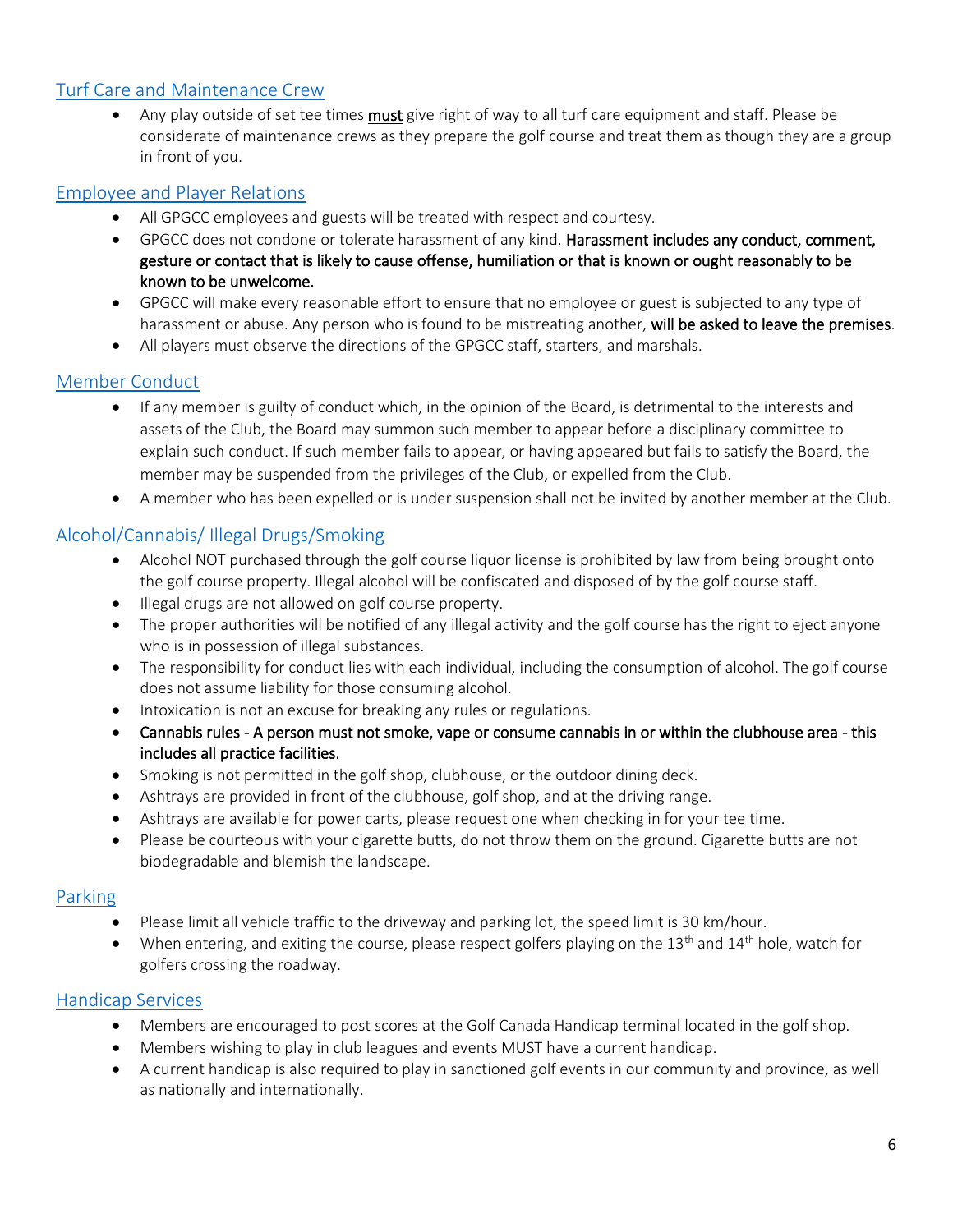## <span id="page-6-0"></span>[Food & Beverage Services](#page-6-0)

- On course service includes travelling beverage cars which move with play direction for safety reasons. Beverage cars will stop for service so not to interfere with play, typically between the green and the next tee.
- The Kiosk is located at the  $10^{th}$  tee and is intended for brief stops for refreshments and food service. If a group chooses to have an extended stop here, they may lose their position for the  $10^{th}$  tee.

## <span id="page-6-1"></span>[Member Charge Accounts](#page-6-1)

- Members have the option of opening a charge account for all golf shop and food & beverage charges.
- Accounts will only be opened for members providing a valid credit card for their file.
- All members will be expected to sign each bill as the cost is incurred, including on-course service.
- A 15% gratuity will be added to all food & beverage charges at the end of every month, regardless of any additional gratuities that may have been provided at the time of purchase.
- Account balances will be automatically applied to the credit card provided by the member on the  $7<sup>th</sup>$  of every month. Incomplete or failed payments will render the account inactive until the balance is paid in full and service charges will apply.
- Failure to pay your account within 60 days will result in account and golf privileges being suspended until the account is in good standing.

#### <span id="page-6-2"></span>[Guests](#page-6-2)

• Members of GPGCC must ensure that their guests adhere to the rules set out. A member accepts all responsibility for their guest's behavior, pace of play, and any indebtedness their guest may incur at the club.

#### <span id="page-6-3"></span>[Changes to Rules and Regulations](#page-6-3)

• The GPGCC may, from time to time, amend the member rules and regulations.

#### <span id="page-6-4"></span>[Liability and Waiver](#page-6-4)

#### All golfers assume the risk of accidents and damage to person or property during such time that they are playing at the Grande Prairie Golf and Country Club.

You waive the rights, claims, damages, actions and suits that you may have, and forever discharge, hold harmless and indemnify the Grande Prairie Golf and Country Club, its managers, partners, members and employees from such damage, injury claims or loss of any kind arising out of your use of the facility of equipment provided by the Grande Prairie Golf and Country Club.

- Golfers will take all reasonable precautions to play safely, and are fully responsible for personal injury and/or property damage caused by their golf shots.
- Golfers are fully responsible for damage and/or injury to parked vehicles, vehicles on adjacent road ways, buildings, carts, people, and equipment, resulting from their shot.
- Any member or guest who willfully, or through negligence, damages golf course property or neighboring property will incur costs of repair and/or replacement and will be terminated from future bookings. Future bookings may be granted only after all costs are covered and reinstatement has been granted by the Board of Directors.
- <span id="page-6-5"></span>• All property damage, whether intentional or not must be reported to the golf shop.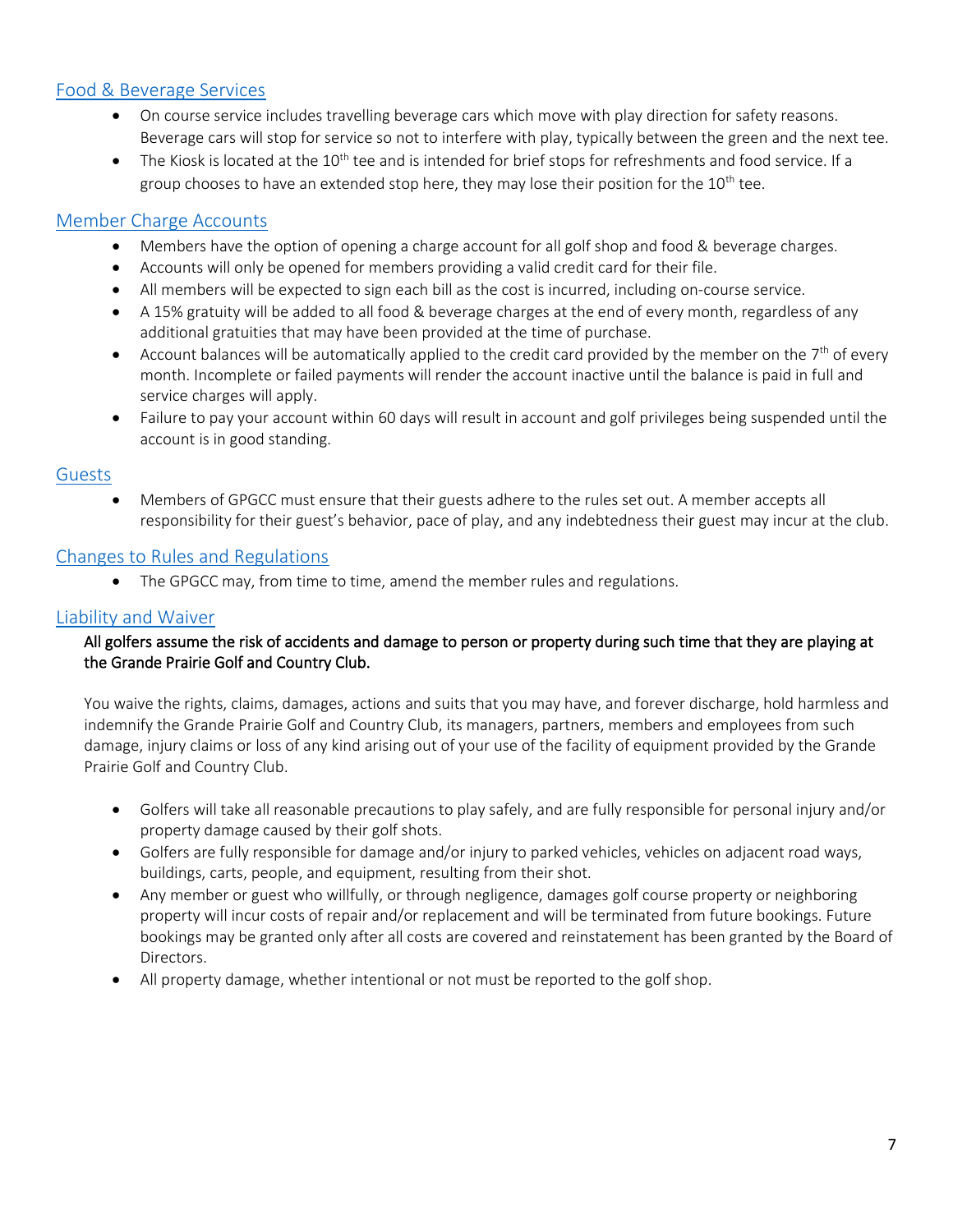# <span id="page-7-0"></span>Section 2 – [General Information](#page-6-5)

#### <span id="page-7-1"></span>[Golf Shop](#page-7-1)

- The golf shop is fully stocked to serve your golfing needs.
- Experienced PGA golf professionals are available to answer any questions about golf equipment, rules, instruction and news.
- A variety of lesson programs are available for every age and ability and can be booked in the golf shop.
- Demo clubs are available to try equipment before you buy.
- Club fittings can be done upon request to ensure your equipment is right for you.
- Equipment repairs and regripping services are available through the golf shop.

#### <span id="page-7-2"></span>[Club Events and Leagues](#page-7-2)

• Club Events and leagues are posted on our website.

#### <span id="page-7-3"></span>[Hole in One Fund](#page-7-3)

- All members are encouraged to purchase the hole in one insurance option. The first member to receive a hole in one and who has purchased the hole in one option will receive a free membership for the following golf season.
- This is non-transferable and can only be used by the winner. If a hole in one is not won for said season, the monies collected will go towards golf course improvements.

#### <span id="page-7-4"></span>[Volunteering](#page-7-4)

• GPGCC welcomes all volunteers to assist in club events. Assistance with junior programs and events are always welcome. Members wishing to assist with junior programming are required to have a criminal background check and the community coaching certification offered through Golf Canada.

## <span id="page-7-5"></span>[Corporate Advertising & Merchandise](#page-7-5)

- The golf shop offers personalized corporate merchandise. If you would like to logo merchandise, please contact the golf shop.
- Corporate advertising opportunities are available at tournaments, club events, on carts, in rain shelters and in our clubhouse. Please contact the General Manager or the office to arrange advertising.

## <span id="page-7-6"></span>[Corporate Events](#page-7-6)

- GPGCC will host a limited number of corporate tournaments throughout the season. These tournaments will sometimes interfere with tee time availability.
- Corporate tournaments are posted on the GPGCC website, please check back frequently for the most up to date information or call the golf shop.

#### <span id="page-7-7"></span>[Club Storage](#page-7-7)

- Club storage is available to members from April 1 to November 1 each golf season. When member's names are attached to tee times their clubs will be taken out of storage and staged in the staging area.
- After the round, member's clubs will be wiped and returned to their storage spot. In the wiping process, member's clubs are not taken out of the bag.
- Winter storage is available for an additional fee.
- GPGCC is not responsible for lost or damaged equipment.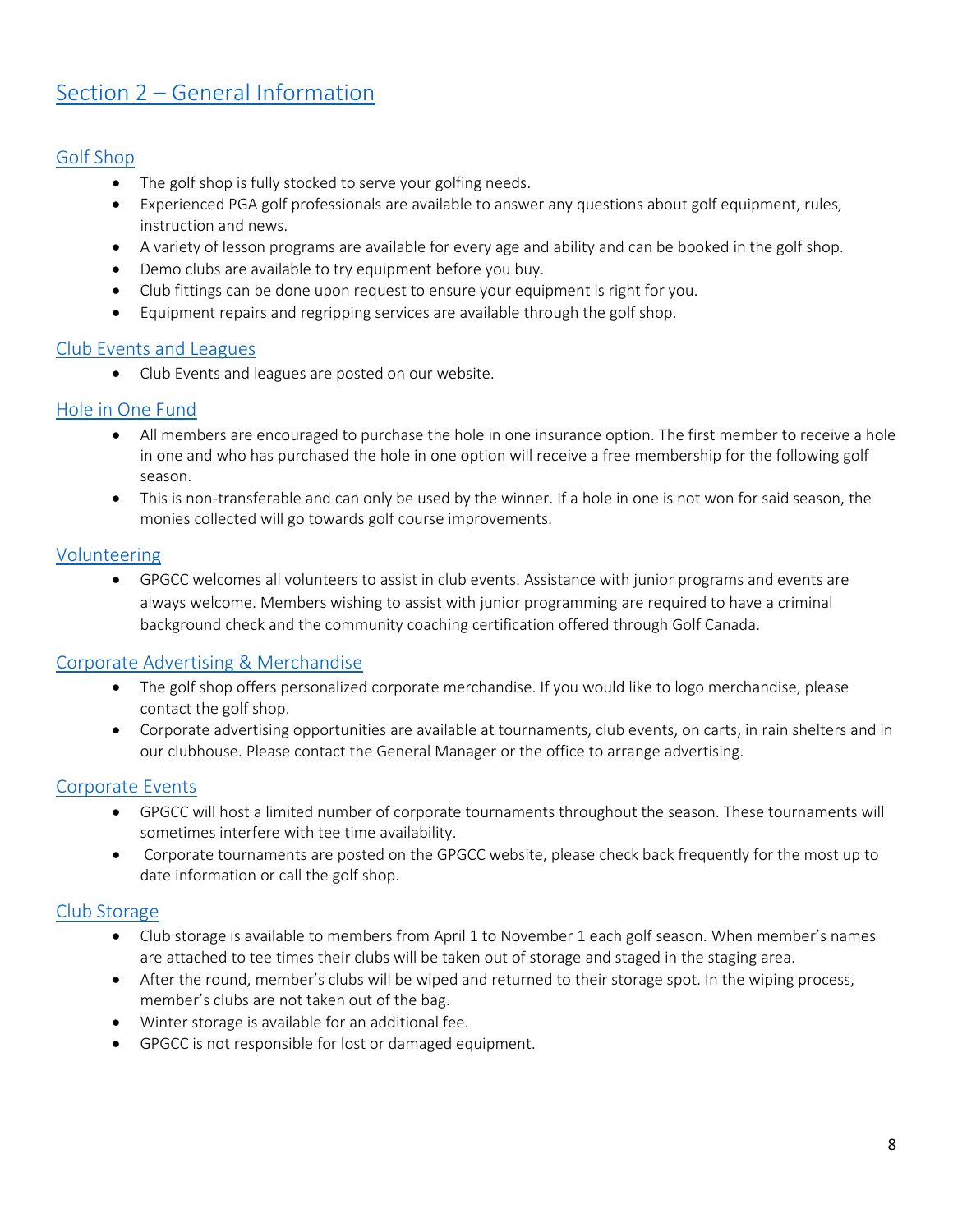## <span id="page-8-0"></span>[Locker Rooms and Locker Usage](#page-8-0)

- Members may rent a locker in the locker rooms for the season.
- Locks will be provided at time of purchase.
- All personal belongings are to be removed from the lockers by November  $1<sup>st</sup>$  and locks returned to the golf shop.

## <span id="page-8-1"></span>[Lost and Found](#page-8-1)

- Guests are reminded not to leave golf bags or personal belongings unattended.
- Lost and found items are stored in the golf shop. Found items should be returned to the golf shop.
- To claim a lost item, it must be clearly described by the claimant.
- GPGCC is not liable for items that are lost or stolen on site. It is the responsibility of each person to care for the security of their items.

## <span id="page-8-2"></span>[Board of Directors](#page-8-2)

- The President will chair all meetings of the Club and of the Board and will be ex-officio a member of all Committees. The President, with the Audit Chairperson, will sign on behalf of the Club all deeds, conveyances or other items required to be executed by the Club. In the President's absence, the Vice-President will perform his duties.
- The Audit Chairperson or their designate will sign with the President on behalf of the Club, all items requiring approval. It is the duty of the Audit Chairperson to oversee the receipt of all monies collected on behalf of the Club and to ensure that such funds are properly approved, deposited, and recorded by the Club. At the Annual meeting of the Club, the Audit Chairperson will present a financial statement of the Club for the preceding year and will report the financial condition of the Club as often as required by the Board.
- The President of the Ladies Club shall be an ex-officio non-voting member of the Board of Directors. The President of the Ladies Club may be given a vote by Board of Directors approval.

## <span id="page-8-3"></span>[AGM](#page-8-3)

- The fiscal year of the Club ends on October 31 each year.
- The annual meeting of the Club will be held on the third or fourth Wednesday in January each year.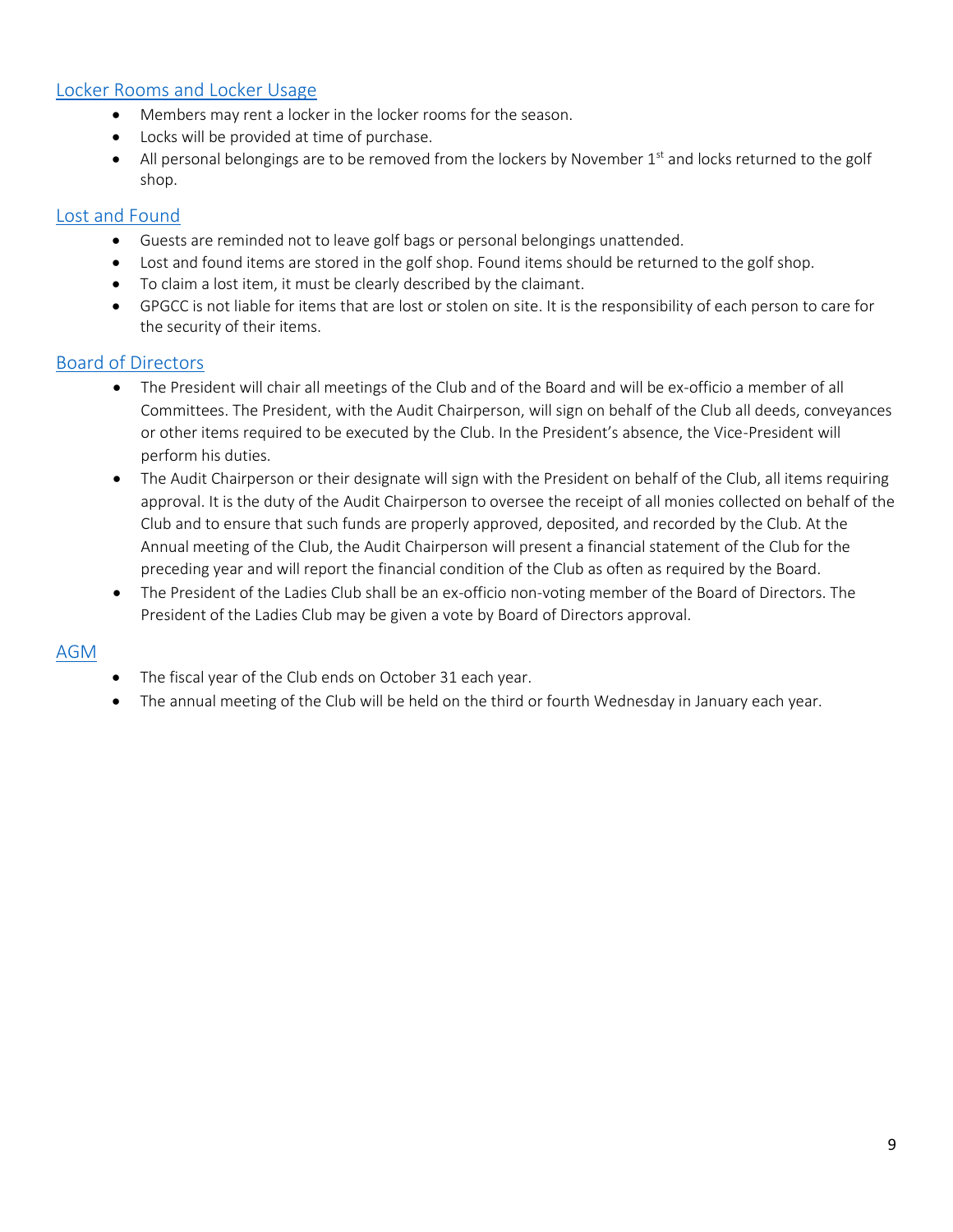# <span id="page-9-0"></span>Section 3 – [Memberships](#page-9-0)

Please note that "Walk Ons" are always welcome – regardless of your membership type or tee time restrictions, if you arrive at the course and we have a current available tee time, we will be happy to get you on the course!

## <span id="page-9-1"></span>[Honourary Membership](#page-9-1)

• Honourary membership may be given for life or a limited period, by the Board at any Board meeting. Such honourary member will enjoy all the privileges of the Club except voting and holding office, without payment of any fee.

#### <span id="page-9-2"></span>[Single or Couple Full Membership](#page-9-2)

- Eligibility: Adults over the age of 40 as of May 1 of the season
- Tee time booking 5 days in advance online, or 4 days in advance by phone
- Unlimited complimentary practice range balls and use of members only practice hole
- Membership also includes golf dues for juniors/dependents and full-time students included in the household

#### <span id="page-9-3"></span>[Single or Couple Senior Membership](#page-9-3)

- Eligibility: Adults over the age of 65 as of May 1 of the season
- Tee time booking 5 days in advance online, or 4 days in advance by phone
- Unlimited complimentary practice range balls and use of members only practice hole
- Tee restrictions: no booking before 2 p.m. on weekends; no booking after 2 p.m. weekdays
- Seniors may book outside of their restricted tee times by paying 50% of the current green fee
- Restrictions do not apply for League Play (i.e. Men's Night, Ladies' Social League)

#### <span id="page-9-4"></span>[Single or Couple Young Professional](#page-9-4) Membership

- Eligibility: Adults between the age of 19 and 39 as of May 1 of the season who are not attending school
- Tee time booking 5 days in advance online, or 4 days in advance by phone
- Unlimited complimentary practice range balls and use of members only practice hole
- Membership also includes golf dues for juniors/dependents and full-time students included in the household

#### <span id="page-9-5"></span>[Student Membership](#page-9-5)

- Eligibility: attending postsecondary school full time. Proof of enrollment required.
- Tee time booking 5 days in advance online, or 4 days in advance by phone
- Unlimited complimentary practice range balls and use of members only practice hole

#### <span id="page-9-6"></span>[Junior Membership](#page-9-6)

- Eligibility: Juniors between the age of 10 and 18 years old as of May 1 of the season
- Tee time booking 5 days in advance online, or 4 days in advance by phone
- Unlimited complimentary practice range balls and use of members only practice hole
- Tee time restrictions no booking between 4 and 6 p.m. on weekdays; no booking before 2 p.m. on weekends
- Juniors may book outside of their restricted tee times by paying 50% of the current green fee
- Junior restrictions do not apply between 12:00 noon and 2:00 p.m. on weekends if the Junior is playing with an adult Member

#### <span id="page-9-7"></span>Associate [Membership](#page-9-1)

- Any person may purchase a membership without being required to purchase a share, at an approved rate.
- Tee time bookings 4 days in advance online, 3 days in advance by phone.